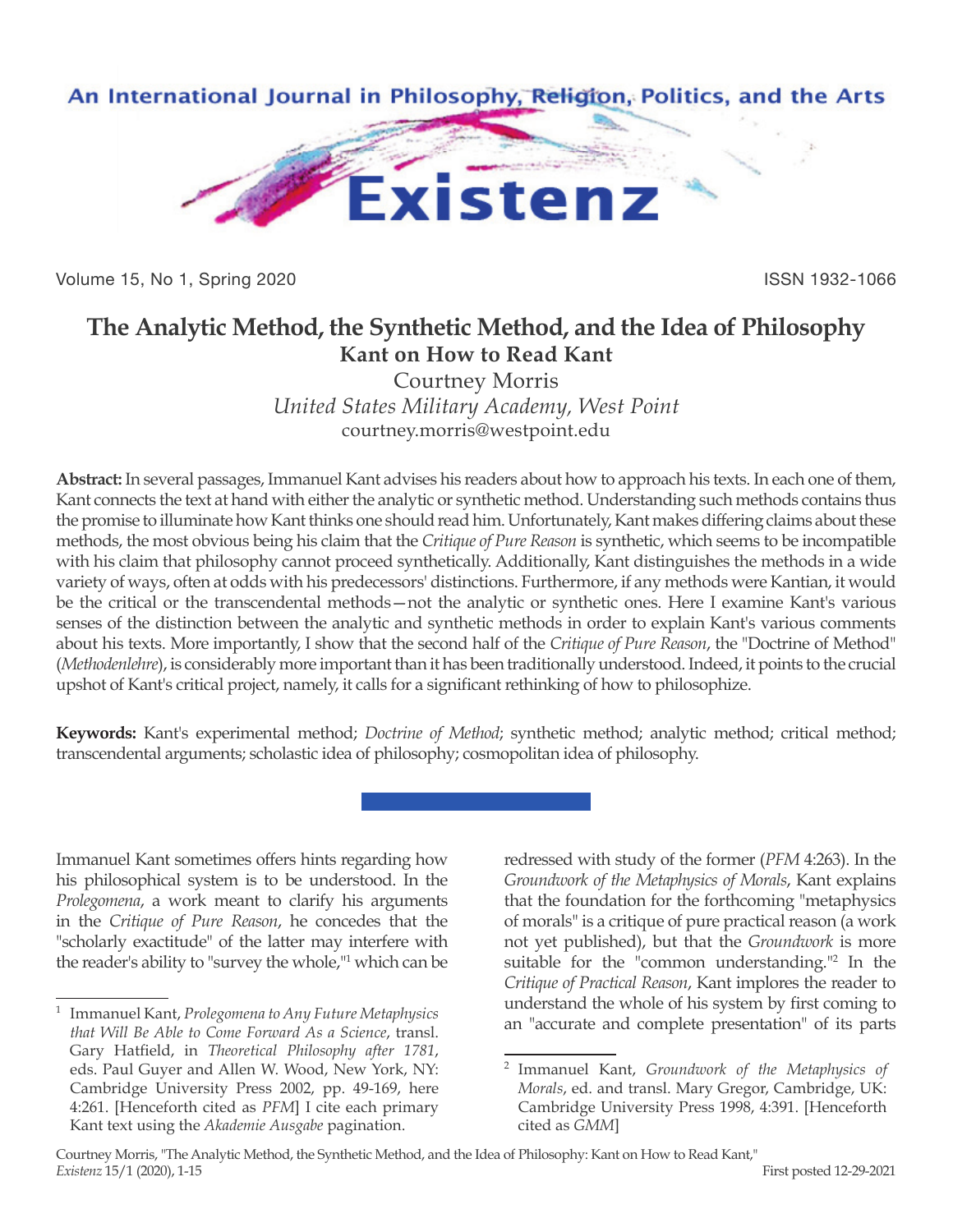and warns that without this "intimate acquaintance with the system" any apparent inconsistencies should be blamed only on the reader's "own incoherent train of thought."3

Remarkably, in each of these passages, Kant identifies each method with a formal name, namely, the "analytic" and the "synthetic" method. The *Prolegomena*  is presented analytically, the *Critique of Pure Reason*, synthetically (*PFM* 4:263-4). The Groundwork begins with two analytic sections followed by a synthetic third one (*GMM* 4:392). Kant states that the parts of his system must be given analytically, after which one must engage in a "synthetic return" to them by way of understanding their relationships to a whole (*CPrR* 5:10). Kant's "experimental method," by which he endeavors to argue for transcendental idealism, is comparable to the synthetic method of a chemist, and he states that the metaphysician engages in an analysis akin to chemistry.<sup>4</sup> Hence, Kant's distinction between the analytic and synthetic method promises to illuminate how Kant thinks one should understand him.

In what follows I argue that this distinction is indeed helpful to understand Kant's philosophy. Clarifying his methodological notions compels one to recognize and emphasize parts of his philosophical project that are usually ignored or dismissed. Kant finds the notion of method to be a crucial part of his revolutionary metaphysics; his critique of reason is not just a blow to the content of traditional metaphysical systems but one to their very method. Seeing this reveals a significant implication of his critique, namely, that it calls on scholars to rethink the very idea of philosophy. I start my argument by examining various notions of the analytic and synthetic methods as they are understood by Kant and his predecessors.

## **Defining the Analytic and Synthetic Method— Kant and His Predecessors**

Identifying a method as either "analytic" or "synthetic" has a long history going back to Aristotle and is often associated with Euclid. Tracing the history of the terms reveals a cluster of concepts that share only a "family resemblance" to each other (to borrow a phrase from Ludwig Wittgenstein), rather than any single straightforward definition. Kant himself offers several definitions of each method, which align only sometimes with the ones of his predecessors.

Moreover, Kant's own characterizations of his texts or arguments as being analytic or synthetic, do not, by themselves, clarify the distinction. If the *Prolegomena* follows the "analytic method," it is difficult to see how the first two sections of the *Groundwork* do too, given their different structures. Kant's claim that the *Critique of Pure Reason* is synthetic seems at odds with his repeated claim that philosophy cannot proceed synthetically, as mathematics can (CPuR A726-7/B754-5).<sup>5</sup> Likewise, if his first *Critique* is synthetic, it should seem as though his second *Critique* is for the same reasons synthetic as well. But Kant implies that the latter is analytic (*CPrR* 5:10). Crucially important chapters of both the first and second *Critiques* are called the "Analytic" (A64/ B89; *CPrR* 5:16). Furthermore, if any method is widely associated with Kant, it is neither the synthetic nor the analytic one, but the critical or transcendental method.

Kant's most extensive definition of the methods is in the *Hechsel Logic*:

With synthetic method one begins with principles of reason and proceeds toward things that rest on principles[;] with analytic method one proceeds toward principles from things that rest on principles. Synthetically, I begin with definitions and proceed to axioms, corollaries, with all their consequences[;] thus this method, when I proceed from the simple to the composite is synthetic. Analytic method is always combined with popularity, for one gets used to abstract cognitions when one ascends to principles rather than having to begin with them. Synthetic method is the most perfect of all[;] but when I accommodate myself to the capacity of other men, then I begin with their common concepts, seek a rule based on these, then seek to draw a common *principium*, and thus I climb from lower cognitions to high ones.<sup>6</sup>

<sup>3</sup> Immanuel Kant, *Critique of Practical Reason*, transl. Mary J. Gregor, Cambridge, UK: Cambridge University Press 1997, 5:10. [Henceforth cited as *CPrR*]

<sup>4</sup> Immanuel Kant, *Critique of Pure Reason*, transl. and ed. Paul Guyer and Allen W. Wood, New York, NY: Cambridge University Press 1998, Bxxi fn. [Henceforth cited as *CPuR*]

<sup>5</sup> Also see, Immanuel Kant, "Inquiry concerning the distinctness of the principles of natural theology and morality (1764)," transl. David Walford in collaboration with Ralf Meerbote, in *Theoretical Philosophy, 1755- 1770*, transl. and ed. David Walford and Ralf Meerbote, New York, NY: Cambridge University Press 1992, pp. 243-275, here AA 2:276. [Henceforth cited as *INQ*]

<sup>6</sup> Immanuel Kant, *Lectures on Logic*, transl. and ed. J.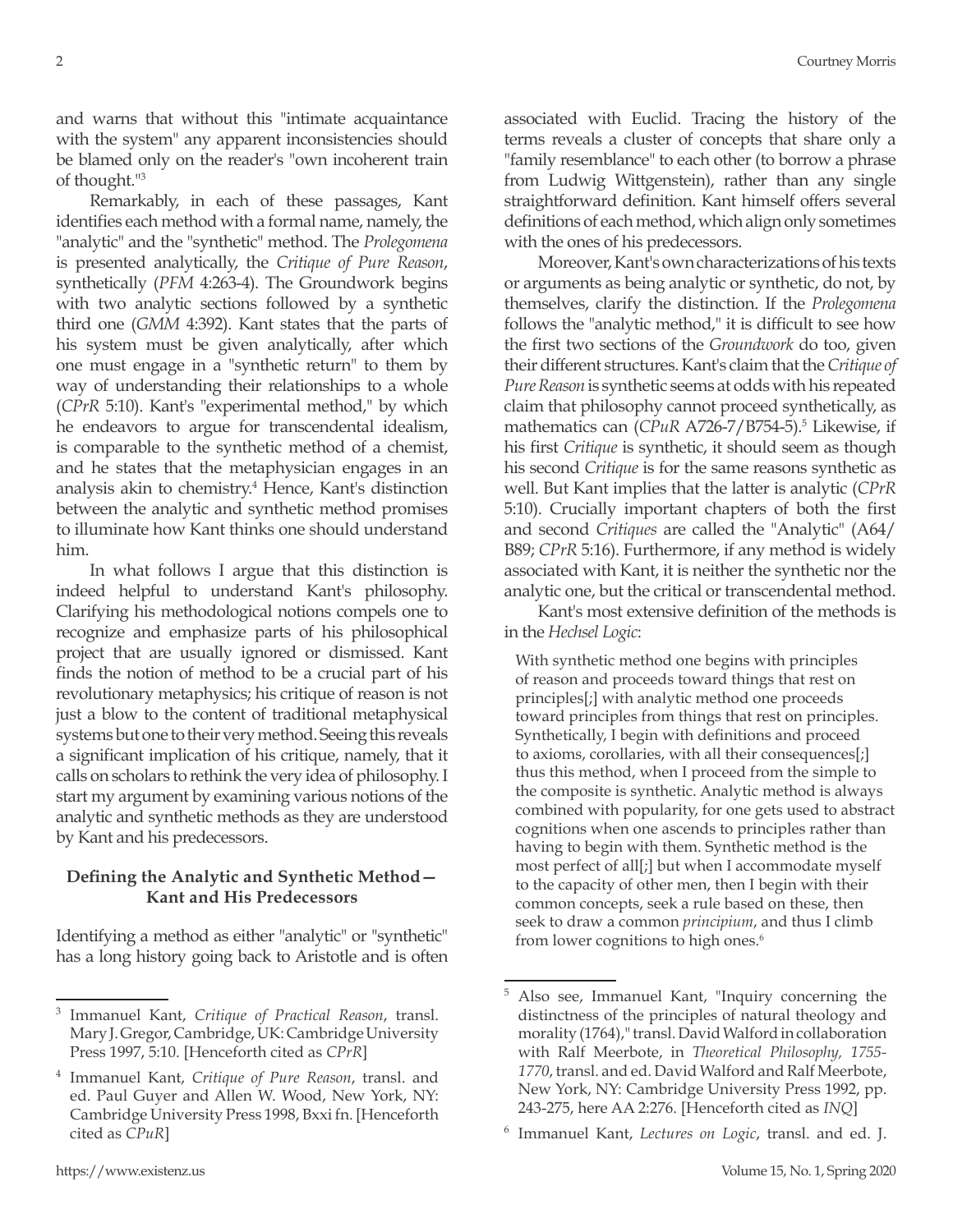The general distinction concerns the direction of reasoning: the synthetic method begins with the basic elements of a system, such as definitions, and proceeds toward the implications of those elements, the analytic method begins with some concrete, perhaps in the sense of popular, cognition and, as it were, ascends from it to principles. A more extensive examination reveals eight different senses of the distinction, that are bundled into three broad categories, namely (1) those that interpret the elements as grounds and consequences considered as argumentative components, (2) those that interpret the elements as cognitions considered as abstract or concrete, and (3) those that interpret the elements as grounds and consequences considered as causes and effects.

# *Consequences and Grounds: Considered as Argumentative Components*

In "The Dohna-Wundlacken Logic" Kant states that the synthetic method goes from grounds to consequences and the analytic from consequences to grounds (*DWL*  9:779). He further identifies the synthetic method with the "mathematical method," which seems directly taken from Georg Friedrich Meier's *Excerpt from the Doctrine of Reason*, which was Kant's textbook for his logic courses. Meier aligns consequences with conclusions and grounds with premises.7 *The Port-Royal Logic*  also identifies the synthetic method with that of the geometers.8 Hence, in this sense the distinction has

Michael Young, New York, NY: Cambridge University Press 1992, here "The Hechsel Logic," pp. 381–423, see marginal 115. [Henceforth cited as *HL*] I will also refer to "The Dohna–Wundlacken Logic," pp. 431–516. [Henceforth cited as *DWL*]; the "Vienna Logic," pp. 249–377. [Henceforth cited as VL]; "The Blomberg Logic," pp. 5–244. [Henceforth cited as *BL*]; and "The Jäsche Logic," pp. 521–630. [Henceforth cited as *JL*] Online at https://cdchester.co.uk/wpcontent/uploads/2018/05/Lectures-on-Logic-The-Cambridge-Edition-of-the-Works-of-Immanuel-Kantin-Translation-Immanuel-Kant.pdf.

- <sup>7</sup> Georg Friedrich Meier, *Excerpt from the Doctrine of Reason*, transl. Aaron Bunch, Axel Gelfert, and Riccardo Pozzo, New York, NY: Bloomsbury Academic 2016, AA 16:786-8.
- <sup>8</sup> Antoine Arnauld and Pierre Nicole, *Logic or The Art of Thinking*, transl. and ed. Jill V. Buroker, New York, NY: Cambridge University Press 1996, p. 239. [Henceforth cited as *PRL*]

to do with the order of argumentative components: whereas the synthetic method moves from premises to a conclusion, the analytic one moves from the conclusion backwards. Since the most basic types of premises are definitions, axioms, and corollaries, a proof that so begins and moves toward conclusions, proceeds synthetically.<sup>9</sup> This, of course, corresponds to the layout of Euclid's *Elements*, which is why the synthetic method is identified with the mathematical method.

Clearly, however, geometry may also proceed analytically. Consider the following passage taken from Heath's "Introduction" to Euclid's *Elements*:

Analysis is an assumption of that which is sought as if it were admitted <and the passage> through its consequences to something admitted (to be) true.

Synthesis is an assumption of that which is admitted <and the passage> through its consequences to the finishing or attainment of what is sought. $10$ 

Suppose one wants to know whether geometrical claim X is true. One can assume X is true and then work backward in order to see if that truth is supported by truths already known. If it is indeed supported, one can then present the proof for X in the opposite direction, thereby beginning with the basic premises and stopping with X. Hence, the way a truth is (in fact) discovered is not necessarily the same way as it is being presented (*PRL* 238). If a truth is presented with the premises first and the conclusion is deduced from them, it is a synthetically presented proof. If, however, that conclusion was discovered to be true by first assuming it as true and working backwards from it, then, regardless of its presentation, it was discovered analytically.

As stated in the *Port-Royal Logic*, the analytic method in this mathematical sense is suitable only for supporting particular truths (*PRL* 237). Indeed, even if analysis is applied to many individual claims, it will never result in systematic thoroughness; the proven truths only represent pieces of any possible system. One can only capture a complete system by beginning with that system's definitions and axioms, and then moving forward, synthetically, to all the truths those initial starting points entail when adhering to the rules of the

<sup>&</sup>lt;sup>9</sup> Indeed, Kant characterizes the synthetic method exactly this way (*HL* 115).

<sup>10</sup> Euclid, *The Thirteen Books of the Elements*, transl. Thomas L. Heath, second edition unabridged, Vol. 1, New York, NY: Dover Publications 2013, p. 138.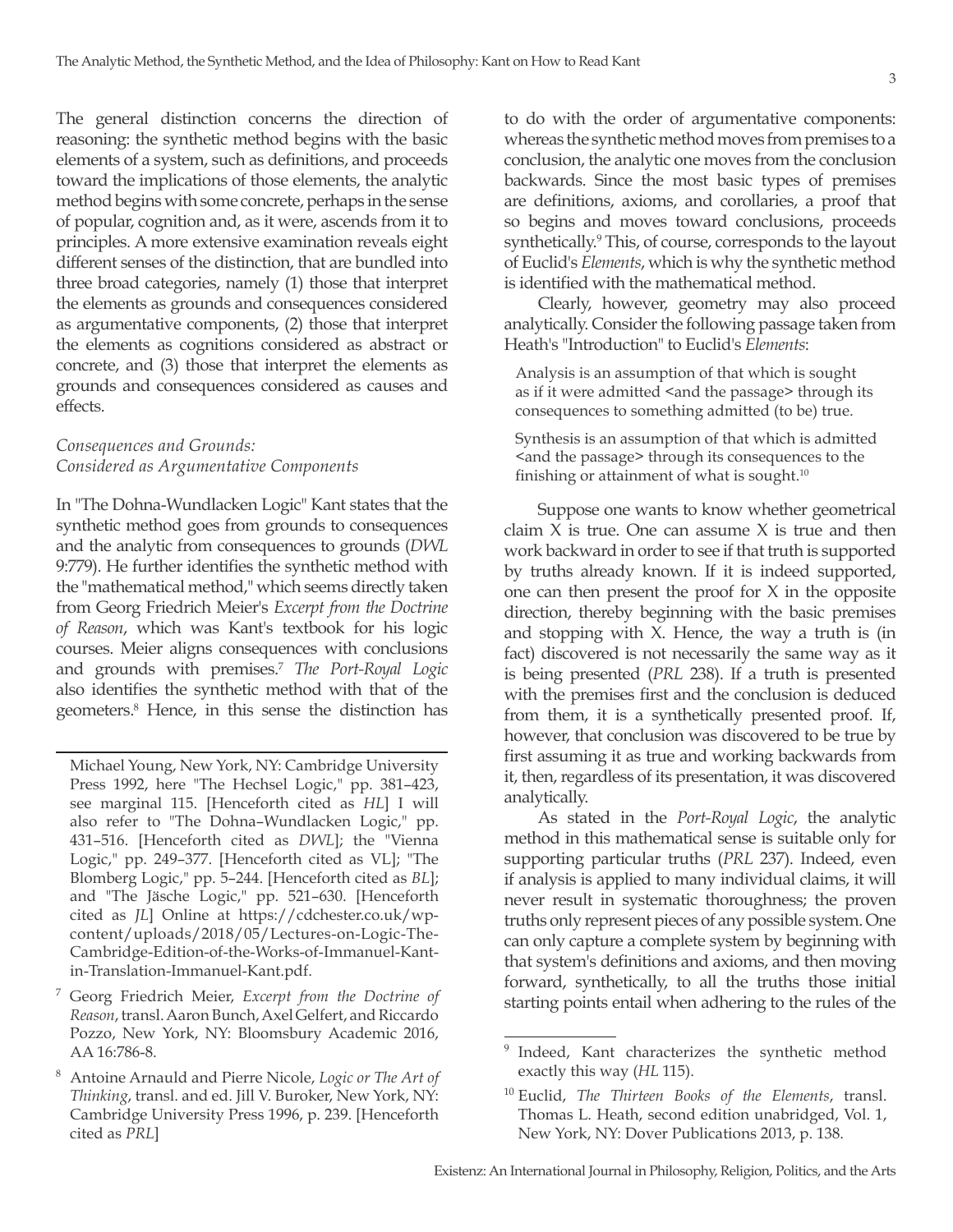system. Complete logical systems are thus presented synthetically. The analytic approach, on the other hand, only stumbles haphazardly on true claims. This is why Kant and many others claim that the synthetic method is preferable to the analytic one (*HL* 115-6).

The opportunity for systematic thoroughness, along with the recognition that geometry offers conclusive proof for its claims, is why the synthetic method of geometry becomes the envy and aim of many early modern philosophical systems. Spinoza's *Ethics*, for example, emulates the synthetic method of geometry. While Kant does not agree that philosophy can proceed synthetically, when presenting the *Critique of Pure Reason*, he wishes to maintain the systematic thoroughness provided by the synthetic method.

## *Relationship between Cognitions: High and More Abstract—Low and More Concrete*

Kant states that analysis "climbs" from concrete (low) cognitions to abstract (high) ones (*HL* 115-6). "Common concepts" and "common principles" (*principia*) he considers as being low. Kant clarifies that a concept is higher than another if the latter can be subsumed under the former, meaning it is a species of the genus of the higher one. Likewise, out of two concepts one concept is higher if it is more abstract than the other one, in comparison (*JL* 99-100). For example, "man"—the more concrete concept—is lower than the more abstract and higher concept of "rational being" (*BL* 240). Thus, moving from the lower, more concrete concept, to the higher, more abstract concept, is to proceed analytically, while proceeding in the opposite direction, is to proceed synthetically.<sup>11</sup>

In this sense "synthesis" resembles "conceptual analysis." To synthesize means to divide an abstract concept, while to analyze can sometimes mean taking a concept apart in order to see what it already contains. Kant notes that in this sense, "dividing" a concept (synthesis) differs from "taking it apart" (analysis) (*VL* 925). He also uses the metaphors of "contained in" for the latter, "contained under" for the former (*JL* 98, 146). This means that to examine the concept of "rational animal" and to see that "man" is part of its scope is not to say that the latter is analytically part of the former, but rather a species of it. The same holds true for synthesizing. Likewise, examining the concept of "man" and concluding that it belongs to the class of "rational animal" is to analyze—not, importantly, because the concept of rational animal is already contained in the concept of man, but because "man" is the more concrete, lower concept.

This sense of the distinction also applies to principles. Consider the most basic syllogism: All humans are mortal. Socrates is a human. Hence, Socrates is mortal. As one begins with the first premise and reasons deductively to get to the conclusion, one departs from a more abstract, higher principle and descends to a specific claim, and hence proceeds synthetically. If one begins with the lower and more concrete claim and ascends to the principle that grounds the claim, one has proceeded analytically.

The metaphor of "ascending" and "descending" signals how Kant speaks of the "logical use of reason" in the *Critique of Pure Reason*. In order to formulate a claim one can offer a prosyllogism or an episyllogism. The first is to offer premises in support of the claim, the second to deduce further claims from it. Kant calls the prosyllogism the "ascending" series, and the episyllogism, the "descending" series (A331/B387-8). Importantly, he calls the higher claims "conditions" and the lower ones the "conditioned." Significantly, Kant uses the same language to describe the analytic and synthetic methods: the synthetic method moving from principles (conditions) to the conditioned, and the analytic one from the conditioned to the principles (*JL* 149); or, likewise, the synthetic one from "principles of reason" to "things that rest on principles" (*HL* 115).

Thinking of synthesis as moving from the conditions to the conditioned, and of analysis in the opposite direction, is highly illuminating, as Kant characterizes the transcendental ideas of pure reason (the ideas of the soul, the cosmos, and God), as the "unconditioned." In his discussion of the paralogisms faulty rationalist arguments about the soul—Kant argues that one cannot begin with a general principle ("all thinking beings are substances") from which then to deduce more concrete truths ("I am a thinking

<sup>&</sup>lt;sup>11</sup> The metaphor of ascending and descending can get confusing here, since Kant also identifies higher cognitions as "grounds" (*JL* 146) implying that they are lower. One might think, for example, that Euclid's *Elements*, which begins with definitions, is providing the ground for the rest of the conclusions and that subsequent claims are ascending. But Kant would say we are starting high (even if we are starting with "grounds") and going lower (to more specific conclusions), and that hence, we are "descending." Stephen Palmquist helped me gain clarity on this point.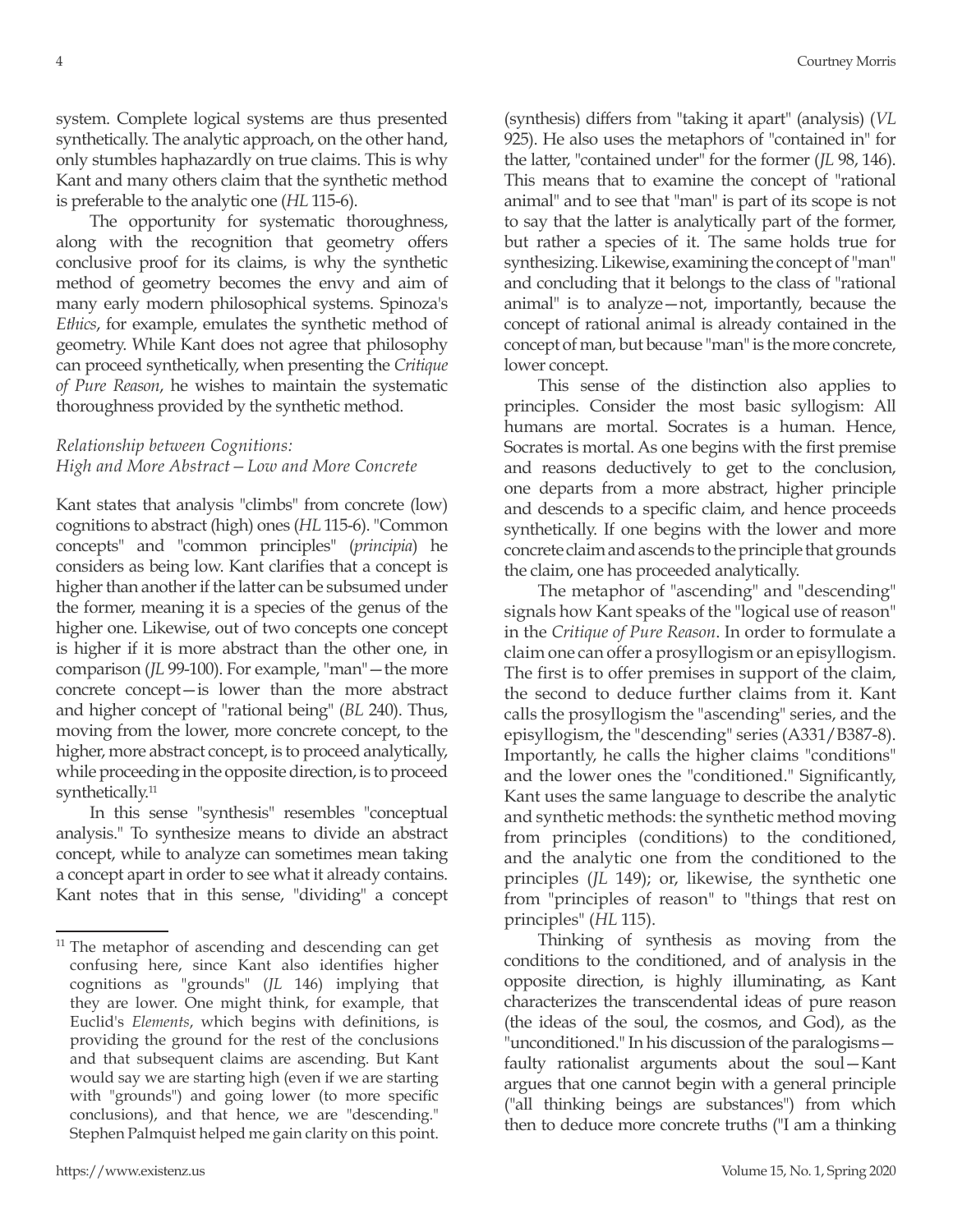substance"). Instead, he says, one must "follow the *analytic* procedure" (Kant's emphasis) and begin with the actuality, "I think," in which case generalizing anything about a thinking being is blocked (B418). And so here, in one of the most important parts of Kant's critique, the distinction between analytic and synthetic method becomes all-important. Indeed, it emerges as a defining characteristic of how Kant distinguishes his system from rationalism.12

Often, when Kant characterizes a concept or principle as being low or concrete, he also identifies it as "common," in the sense that it refers to a commonly held belief, or a belief someone already holds (*HL* 115-6). As such, he refers to the analytic method—starting with a common concept or principle and proceeding towards more abstract concepts and principles—as the "popular method" (*HL* 115-6).<sup>13</sup> Importantly, he also refers to the distinction in two mereological senses, with synthesis going from the part to the whole, with analysis going the opposite way (*BL* 291), and synthesis going from the simple to the composite (*HL* 115, JL 149).<sup>14</sup>

To summarize, there are seven different senses of the distinction in Kant:

- \* Synthesis goes from premises to conclusions; analysis proceeds in the opposite way.
- \* Synthesis starts with general definitions, proceeds to axioms and corollaries, and ends with conclusions; analysis proceeds in the opposite way.
- \* Synthesis descends from high cognitions (more abstract)—whether they are concepts or principles to low cognitions (more concrete); analysis ascends the opposite way.
- \* Synthesis begins with conditions—principles—and descends to objects that rest on those principles (the conditioned). Analysis begins with the conditioned and ascends to the principles upon which they depend.
- \* Analysis begins with common concepts and, through analysis of those common (and hence lower) concepts, ascends to higher principles; synthesis presumably moves in the opposite way.
- \* Synthesis moves from part to whole; analysis moves in the opposite way.
- \* Synthesis proceeds from simple to composite; analysis presumably moves the opposite way.

In addition to these seven different senses of the distinction, yet another quite significant sense of the distinction arises. It is the cause-and-effect relationship.

#### *Relationship between Grounds (Causes) and Consequences (Effects)*

So far, the distinction between the analytic and synthetic method was seen in the context of the order of elements in a presented argument. Yet it also refers to how a subject matter is being investigated. In this sense, analysis studies an effect—a given phenomenon and investigates its cause by reasoning back to the basic principle or law that explains the phenomenon. Synthesis, in this sense, begins with a cause and reasons to its effects.<sup>15</sup>

Isaac Newton identifies his method in precisely this way, namely, as a combined analytic and synthetic

<sup>&</sup>lt;sup>12</sup> Lanier Anderson has argued that the alignment of synthesis with rationalism and analysis with empiricism is incorrect and that furthermore, focusing on the analytic and synthetic as a methodological distinction does not capture what is novel about Kant's system (*The Poverty of Conceptual Truth*, New York: Oxford University Press 2015, p. 186-7). But it does seem that at least in the Paralogisms and the Antinomy, Kant associates each with the synthetic and analytic method respectively, and that therefore, at least in those contexts, he is commenting partly on the failure of each method. As will become clear, I do not mean to say that Kant rejects either method on a wholesale level, but rather that each is only properly applied after a critical analysis, which Kant employs in the first half of the *Critique of Pure Reason*, that is then synthesized under the emergent and correct idea of philosophy.

<sup>&</sup>lt;sup>13</sup> Of course, beginning with an already held belief and proceeding by examining it is the Socratic Method, which Kant indeed identifies as being analytic (*VL* 843-4).

<sup>&</sup>lt;sup>14</sup> There is another sense in which the distinction refers not to ordering elements but to generating definitions. Synthetically arriving at a definition means to "arbitrarily combine concepts," while doing so analytically means to "separate out" cognition by means of "analysis" (*INQ* 2:276).

<sup>&</sup>lt;sup>15</sup> Significantly, David Hume claims is that one cannot, through reason, infer any effects from a cause; for example, inferring anything about what gunpowder may cause just by examining its intrinsic properties. See David Hume, *An Enquiry Concerning Human Understanding*, ed. Eric Steinberg, Indianapolis, IN: Hackett Publishing Company 1977, Section 4, Part 1). Hence, it is no surprise that the language of synthetic and analytic reoccurs when Kant concerns himself with investigating the possibility of synthetic *a priori* truths.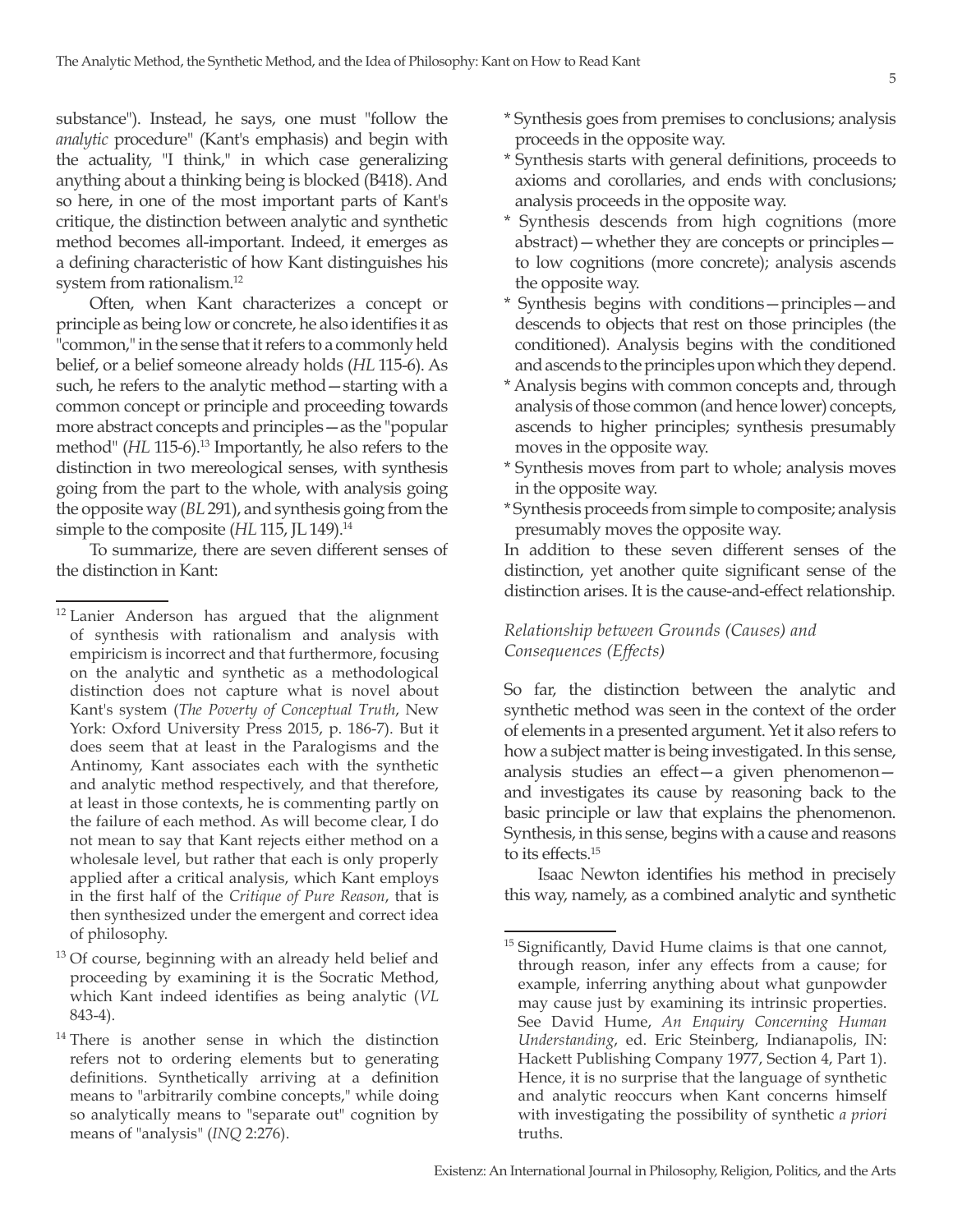method. In natural science, just as in mathematics, analysis ought to "precede the method of composition," where composition refers to synthesis.<sup>16</sup> "This analysis," he says, "consists in making experiments and observations, and in drawing general conclusions from them by induction."17 He continues:

By this way of analysis we may proceed from compounds to ingredients, and from motions to the forces producing them; and in general from effects to their causes...This is the method of analysis, and the synthesis consists in assuming the causes discovered, and established as principles, and by them explaining the phenomena proceeding from them, and proving the explanations. [*NPW* 139]

Arguing that analysis must precede synthesis is to argue that one must begin with some phenomenon, analyze it—which includes experimentation—and only then infer general principles.18

Newton's belief that mathematics also proceeds in this direction is contrary to Kant's contention that it can proceed synthetically. Kant agrees with Newton, however, that philosophy, just like the natural sciences, must begin with analysis of some given data (*INQ* 2:276; A730/B759). And, indeed, Kant also agrees that philosophical analysis is properly followed by a synthesis. Hence, Kant's method mirrors Newton's in this important sense, or, as Falkenburg argues, that it is "analogous" to Newton's method (*KSA* 20). I will return to this topic shortly.

Kant further identifies the synthetic method—in the sense of going from conditions to the conditioned—as the "progressive" method, and the analytic method—going from the conditioned to conditions, as the "regressive" one *(JL* 149). Interestingly, Kant uses the same terms in the first antinomy, where he critiques arguments about the cosmos (A499/B527). There, he speaks of the "conditioned" as what is given to us in space and time that prompts us to search for its "condition," namely, an explaining principle. To proceed from the conditioned back to its condition is to "regress" (and presumably to engage in analysis). However, just like when reasoning about the soul, one will be blocked from reaching any genuinely grounding principle; indeed, Kant shows that the search leads to contradictory conditions. Kant clearly understood the distinction of the methods to be connected to his critique of metaphysics.

This adds yet another sense of the distinction, namely

\* Analysis consists in examining a phenomenon and reasoning back to its causes, synthesis consists in treating the cause as a basic principle that can then entail further truths. The "analytic-synthetic" method is to perform analysis first, moving back to basic principles or laws, and then to perform synthesis, from these principles or laws, moving forward to predicting phenomenon based on these laws.

These eight senses of the distinction can serve one in understanding Kant's own classifications of his texts. There is yet another set of distinctions that is also important to this discussion.

## *Characterizing the Purpose of Each Method*

Peter Dear's analysis shows how seventeenth-century philosophy distinguished between a pedagogical notion of method, which addressed how to present and transmit knowledge that had already been gained (*ordo*) and an investigative sense of method, which concerned the appropriate way to discover new knowledge (*methodus* proper).19 In the *ordo* sense, an argument can be presented analytically or synthetically (in any of the first seven senses above). Likewise,

<sup>&</sup>lt;sup>16</sup> This terminology is not uncommon in early modern literature. Kant makes the same identification (*BL* 131). As Brigitte Falkenburg points out, conceptualizing the analytic method as "resolutive" and the synthetic as "compositive" emerges in Galieo (but traces back to Jacopo Zabarella), which influenced Thomas Hobbes, who adopted it as a method of philosophy. See Brigitte Falkenburg, "Kant and the Scope of the Analytic Method," *Studies in History and Philosophy of Science* 71 (October 2018), 13-23, here p. 14. [Henceforth cited as *KSA*]

<sup>17</sup> Isaac Newton, *Philosophical Writings*, ed. Andrew Janiak, New York, NY: Cambridge University Press 2004, p. 139. [Henceforth cited as *NPW*] See also Newton's own references to the method in his correspondence with Roger Cotes (*NPW* 119, 121) and the editor's introduction to the *Principia* (*NPW* 43-4).

 $18$  Richard Talaska argues that Hobbes adopts a similar method that is more closely related to Galileo's version of the resolutive and compositive methods. See Richard A. Talaska, "Analytic and Synthetic Method According to Hobbes," *Journal of the History of Philosophy* 26/2 (April 1988), 207-237.

<sup>19</sup> Peter Dear, "Method and the Study of Nature," in *The Cambridge History of Seventeenth-Century Philosophy*, eds. Daniel Garber and Michael Ayers, New York, NY: Cambridge University Press 1998, pp. 147-177, here pp. 147-8.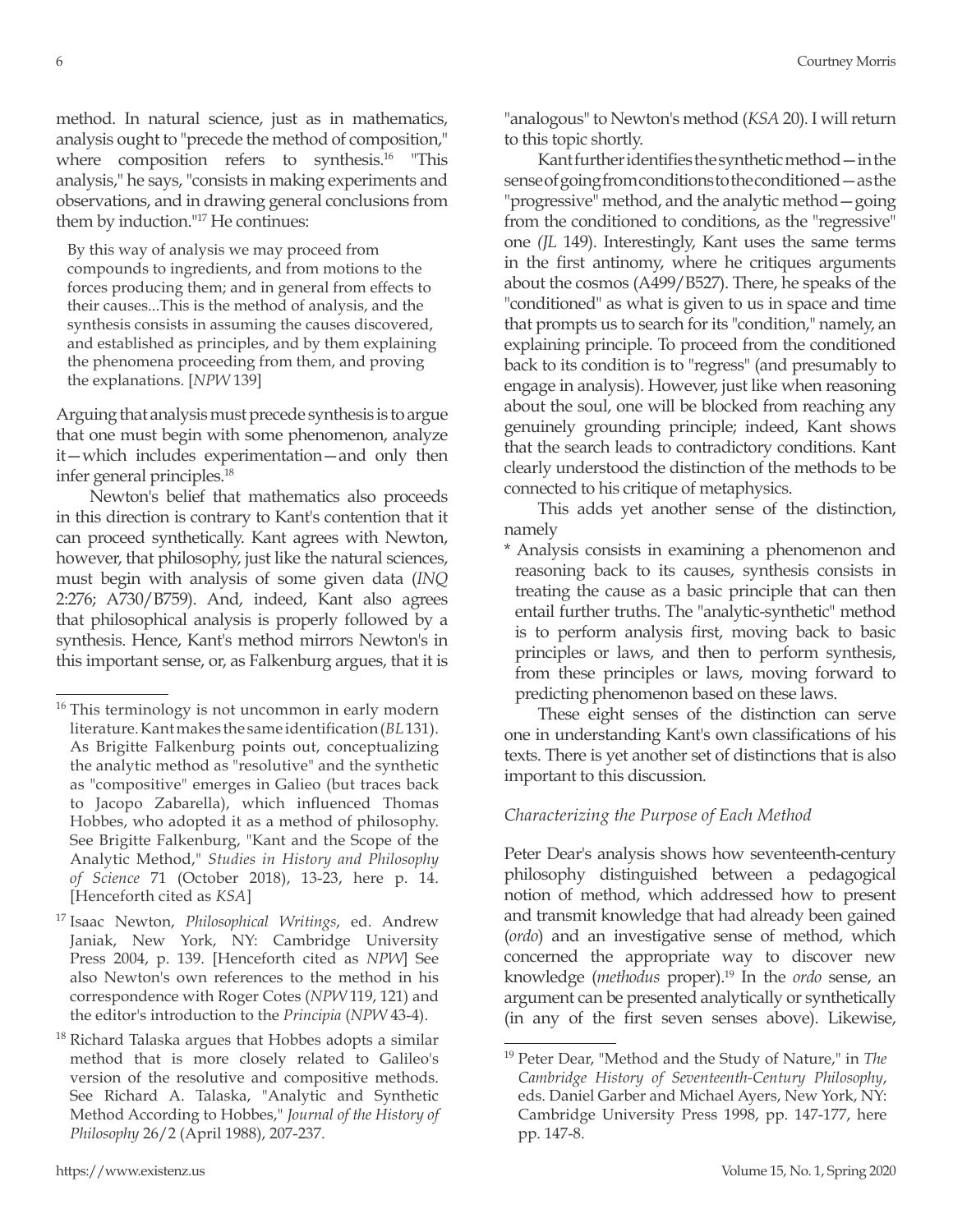*methodus* may proceed synthetically or analytically. While *ordo* concerns how a text or argument happens to be presented, *methodus* is a normative concept—it indicates the proper way of gaining knowledge.<sup>20</sup>

Frustratingly, even though these purposes clearly come apart from my seven distinctions, they are sometimes identified with them. The *Port-Royal Logic*  identifies the synthetic method as being the "method of instruction" and the analytic one as the "method of discovery" (*PRL* 233). René Descartes identifies the analytic method as one in which truths were, in fact, discovered, which is why he identifies the *Meditations*  as being analytic. $21$  Kant too sometimes aligns the analytic method with a method of invention or discovery (*HL* 116; *JL* 149) and the synthetic method with a method of exposition (*HL* 116). In my view, the methods and their purposes are best kept separate, since, as I have shown, the way truths are discovered may differ from the way they are presented.

Kant, I shall argue below, articulates a third purpose: an interpretative method. Ordo is pedagogic from a teacher's or expert's perspective: how shall one present already-discovered truths? In contrast to it, an interpretative method is pedagogic from a learner's perspective: how shall one learn a subject matter? This distinction can help one to understand how Kant characterizes his own writings.

#### **Understanding Kant's Own Classifications of his Writings**

Kant claims that his *Critique of Pure Reason* exemplifies the synthetic method. Gabriele Gava has shown that many scholars have noted that this seems to contradict Kant's arguments that philosophy cannot proceed synthetically.<sup>22</sup> Paul Guyer and Allen Wood imply that we should ignore the comment, noting, to my mind correctly, that the transcendental deduction in both the *Critique of Pure Reason* and the *Prolegomena* proceeds analytically (*CPuR* 68). But clearly, Kant does not mean to refer to *methodus* when referring to his first critique as a synthetic text. He refers to *ordo*, or the way in which the material of the text is presented.<sup>23</sup>

But what is the text actually about? The content of the *Critique of Pure Reason* can be interpreted in many ways: as an argument for transcendental idealism, as an argument against traditional metaphysics, as an

<sup>20</sup> This is not to say that *ordo* cannot have a normative sense. Euclid's *Elements*, for example, is best presented synthetically. Yet while the mistake of presenting it analytically would be a stylistic or pedagogic mistake, the mistake of proceeding synthetically in a field in which one should begin analytically (science according to Newton and philosophy according to Kant), is more serious; it can delude one into thinking that one has knowledge when one does not.

<sup>21</sup> In an objection to Descartes' *Meditations*, compiled by Marin Mersenne, the objector suggests that Descartes could help his readers better understand his arguments by presenting them synthetically instead of analytically. See René Descartes, *Selected Philosophical Writings*, transl. John Cottingham, Robert Stoothoff, and Dugald Murdoch, New York, NY: Cambridge University Press 1998, marginal pp. 128-160. [Henceforth cited as *SPW*, with marginal pagination] Descartes claims the text of the *Meditations* follows the "analytic" method, by which he seems to mean that it captures for the reader Descartes' actual (or at least supposed) intellectual process of coming to the conclusions that he does. The contrast here the synthetic method—is considered as being the one aligned with mathematics, in the first and second sense that I described above. Indeed, Descartes, in his response to Mersenne, reorganizes his system in the *Meditations* beginning with definitions and axioms (*SPW* 160-70). Descartes defends his decision to present the original text "analytically" by saying that presenting it synthetically is "not as satisfying as the method of analysis, nor does it engage the minds of those who are eager to learn, since it does not show how the thing in question is discovered." Analysis, he thinks, is the "best and truest method of instruction" and "shows the true way by means of which the thing in question was discovered methodically…so that if the reader is willing to follow it and give sufficient attention to all points, he will make the thing his

own and understand it just as perfectly as if he had discovered it for himself" (*SPW* 156).

<sup>22</sup> Gabriele Gava, "Kant's Synthetic and Analytic Method in the *Critique of Pure Reason* and the Distinction between Philosophical and Mathematical Syntheses," *European Journal of Philosophy* 23/3 (September 2015), 728-749, here pp. 729-30. [Henceforth cited as *KSA*]

 $23$  Gava argues a similar point when he distinguishes between what he calls the broad sense of the distinction (aligning with the method of presentation) and a narrow sense (aligning with the method of investigation) (*KSA* 731-2). He correctly argues that Kant's first *Critique* is synthetic in the first sense but goes on to explore as to how one might come to think of the Transcendental Deduction as being synthetic in the second sense (*KSA* 739-43).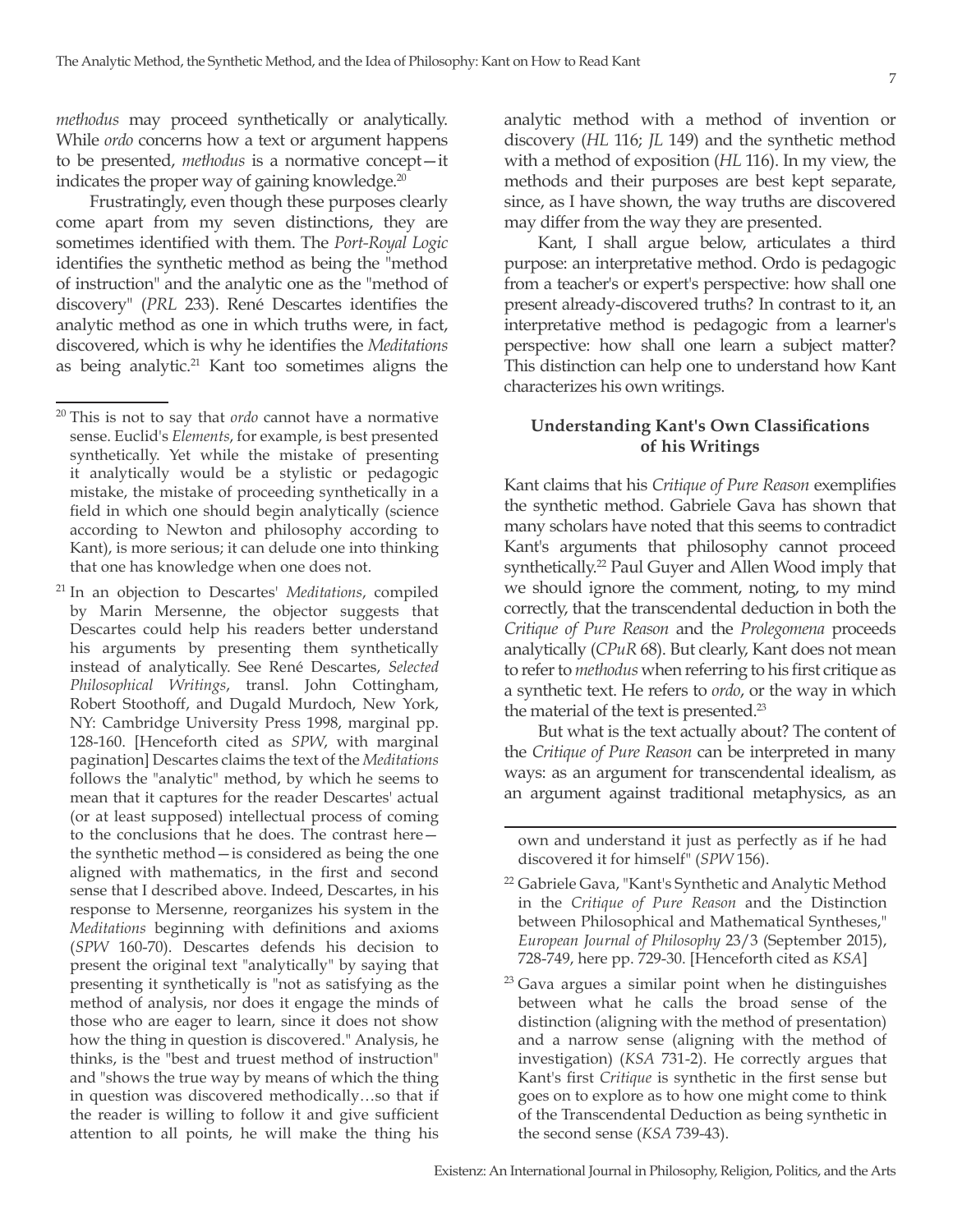argument proving Hume wrong, as an articulation of the limits of knowledge. I propose that insofar as one speaks of its presentational structure, the material being presented is a system of possible (theoretical) synthetic *a priori* truths.24 Kant himself characterizes the project in this way (*CPuR* B6-7).

In what sense is the material presented synthetically? The *Critique of Pure Reason* presents important definitions early in the text, namely those of analytic and synthetic statements (*CPuR* A7/B10- 1) and also adopts the language of axioms (CPuR B202) and principles (*CPuR* A131/B169), which may have one believe that it is synthetic in the second sense of the aforementioned distinctions. But this by itself would capture nothing insightful about the text's argumentative structure. Additionally, if "synthesis" means starting with abstract cognitions and "descending" refers to the comparatively concrete (as in the fourth sense), then the *Critique of Pure Reason*  seems to move in the opposite direction, since its early elements—space and time—are more concrete than the later and highly abstract transcendental ideas of pure reason. I propose that Kant refers to the text as synthetic in the mereological senses captured by the sixth and seventh aforementioned distinctions: going from part to whole, or from the simple to the composite.

Kant's chapter and section headings support this claim. The book's first half is a "doctrine of elements," the most basic ones of which are the forms of intuition, namely space and time. It then addresses the pure categories of understanding, which, together with intuitions, can result in synthetic *a priori* knowledge, that is, the principles. In the subsequent chapters Kant turns to the broader category of the transcendental ideas of pure reason—it is "broader" for Kant because these ideas are rooted in syllogisms, that themselves are composed of principles. Kant's discussion of the ideas concludes the doctrine of elements, after which he moves to the proper (but considerably shorter) second half of the book, namely the "doctrine of method." And so, the text has proceeded from simple elements to composed ones.

Importantly, Kant thinks that every level of the doctrine of elements—intuition, concepts, principles,

ideas—represents a complete inventory of each kind. Accordingly, space and time are the only forms of (discursive) intuition, the twelve categories and the resulting principles constitute a complete list. Likewise, he claims that the three ideas of the putative objects of metaphysics (the soul, cosmos, and God) are the only ideas that stem from the syllogisms rooted in the relational categories. At each stage, he thinks he presented a complete inventory of all possible synthetic *a priori* truths, taking advantage of the systematic thoroughness available by proceeding synthetically.

This reading of the *Critique of Pure Reason* reveals how Kant's Prolegomena is an analytic presentation of the most important conclusions of the same system. The text is organized around the conclusions of that system, as shown by the questions Kant poses: (1) how is pure mathematics possible? (2) How is pure natural science possible, and (3) how is metaphysics in general possible? (4) How is metaphysics possible as a science? (*PFM* 4:280). The text presents two important conclusions from the *Critique of Pure Reason*, namely that pure mathematics is possible and that pure empirical science is possible, and ascends to the principles that allow for those possibilities. Hence, the *Prolegomena* is an analytic presentation in the first sense of the aforementioned distinctions, insofar as it begins with conclusions and moves toward support for those conclusions, or in the third sense, insofar as it begins with "low cognitions" that are then being analyzed for their more abstract grounds. The text, then, explains how to understand the important argumentative moves of the *Critique*. 25

The manner in which the *Prolegomena* reflects the analytic method differs from the manner applied in the first two sections of Kant's *Groundwork of the Metaphysics of Morals*. The latter begins with the "common cognition" of morality and analyzes it in order to get to the "determination of its supreme principle" (*GMM* 4:392). It is analytic in the fifth sense of the aforementioned distinctions, and is, thus, going from a common belief about morality, presumably referring to the common concept of duty, to the principle that grounds it, namely

 $24$  I say "possible" because only some of the examples that Kant considers will turn out to be synthetic *a priori* truths; Kant argues that the claims he critiques in the Transcendental Dialectic are not such truths.

<sup>25</sup> There remains the question of whether the *Prolegomena* are analytic investigations. Does Kant take the arguments to be proofs that pure mathematics or pure empirical science are possible? I do not think so. If so, it would be difficult to see how Kant is not begging the question against Hume. But I shall not attempt to settle this question here.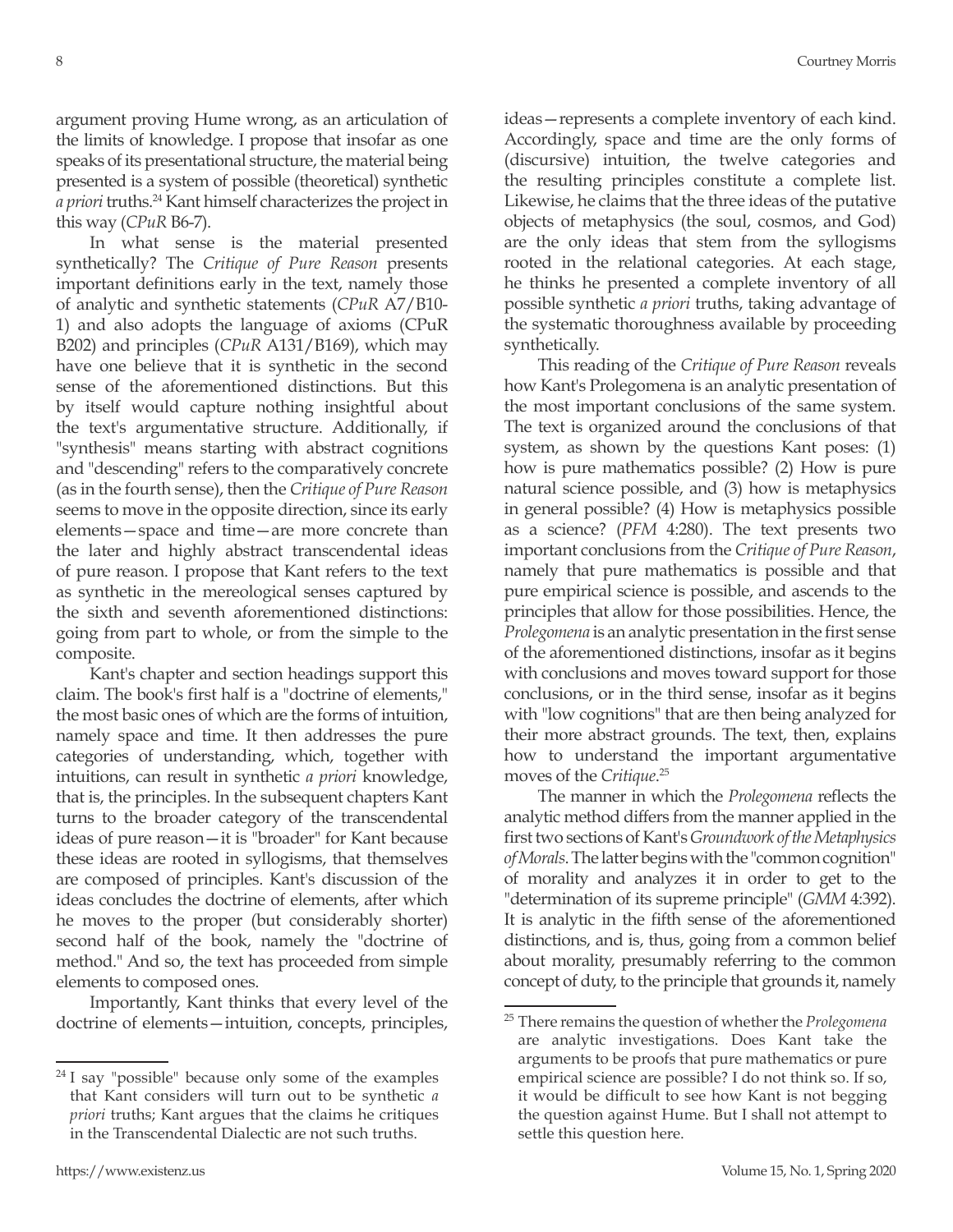the categorical imperative. Likewise, the third section of the *Groundwork* is "synthetic," insofar as it begins with a principle—the categorical imperative—and examines it "back to the common cognition" (*GMM* 4:392).26 Consistent with the second sense of the aforementioned distinctions, Kant offers a thorough and systematic synthetic presentation of his metaethics in the *Critique of Practical Reason*, where he explicitly begins with definitions, theorems, and corollaries ( $CPrR$  5:20-23),<sup>27</sup> and in his normative ethics in the *Metaphysics of Morals*, which, in formulating his theory of virtue and right begins with definitions of several basic concepts.

Two objections to my account may arise. First, are the fine distinctions I have drawn between the methods not reducible to each other? Second, should we not expect Kant to use analysis and synthesis in the same sense in both the *Critique of Pure Reason* and the *Prolegomena*?28

Certainly, these distinctions are unified in important regards. Generally speaking, "synthesis" is a method that begins with disparate elements and progresses by composing them (hence the name "method of composition"), and "analysis" is a method that begins with the whole and decomposes it into its elements ("method of resolution"). For example, and briefly returning to the aforementioned distinctions, the first and second sense moves from premises, presumably joined with other premises, and is then "synthesized" toward a conclusion. Furthermore, if the premise of an argument is a general principle, starting with it and deducing a specific conclusion, is to move from abstract to concrete, making thereby the third sense reducible to the first. Likewise, with the fourth sense, one might understand "condition" to mean premise, and the "conditioned," being a conclusion. Even with the eighth sense, one could conceive of a law as a proposition that serves as the general premise of an argument, and the

specific effect as being the conclusion.<sup>29</sup>

I do not deny that the distinctions share a basic pattern; after all, they are senses of the same methods. Refining them, however, illuminates important insights as to how Kant understood his own applications of each method. Consider, for example, Kant's classification of both the *Prolegomena* and the first two sections of *GMM* as being analytic. On a broad level, the obvious shared structure between those texts is that they both begin with a claim (or set of claims) that Kant then analyzes regarding its necessary conditions—for the *Prolegomena*, a claim such as "pure mathematics is possible," for *GMM*, perhaps one such as, "duty requires acting from a good will."30 But the nature of these claims, according to Kant himself, is very different: whereas the first is a substantive metaphysical claim that needs argumentative support, the second is a common belief, the analysis of which reveals what else one is committed to with the (presumed) acceptance of this belief. The important difference is lost unless one distinguishes between the first and fifth aforementioned senses.

Furthermore, generalizing the methods may commit one to interpretations of the texts that are misleading. For example, consistent with either one of the first aforementioned senses, suppose that one agrees that the *Prolegomena* is analytic inasmuch as it begins with conclusions that it then analyzes for the sake of revealing necessary conditions or premises, or in the third sense inasmuch as it ascends from low cognitions to high ones. Then we would expect that the *Critique of Pure Reason*, given the same understanding, would begin with general (high or abstract) claims premises—and then move toward conclusions and the concrete. Even if one understands the classification of *CPuR* as a synthetic exposition rather than a synthetic investigation (which is reasonable), one is still left with a framework that would force one to understand the beginning sections of the text as foundational or abstract principles, and the ending sections as more concrete conclusions. Yet, as I have shown before, the text appears to move in exactly the opposite direction.

 $26$  Pursuing this line of interpretation, it is not clear here what the "common cognition," is that the third section supposedly leads to, unless Kant means to refer to the idea of freedom as being common.

<sup>27</sup> Indeed, the synthetic presentation in *CPrR* is more obvious than the one in *CPuR*. As Kant explains, in the former, the subject material lends itself to going from the general to the specific, whereas the latter forced him to begin with the specific (*CPrR* 5:16).

 $28$  My thanks to Gabriele Gava for pressing me on these points.

<sup>&</sup>lt;sup>29</sup> This interpretation matches precisely how Hempel and Oppenheim conceive of their deductive-nomological model of scientific explanation. See Carl G. Hempel and Paul Oppenheim, "Studies in the Logic of Explanation," *Philosophy of Science* 15/2 (April 1948), 135-175.

 $30$  It is unimportant for my purposes here whether this is indeed the exact claim—of importance here is solely that Kant took the claim to be a common sense one.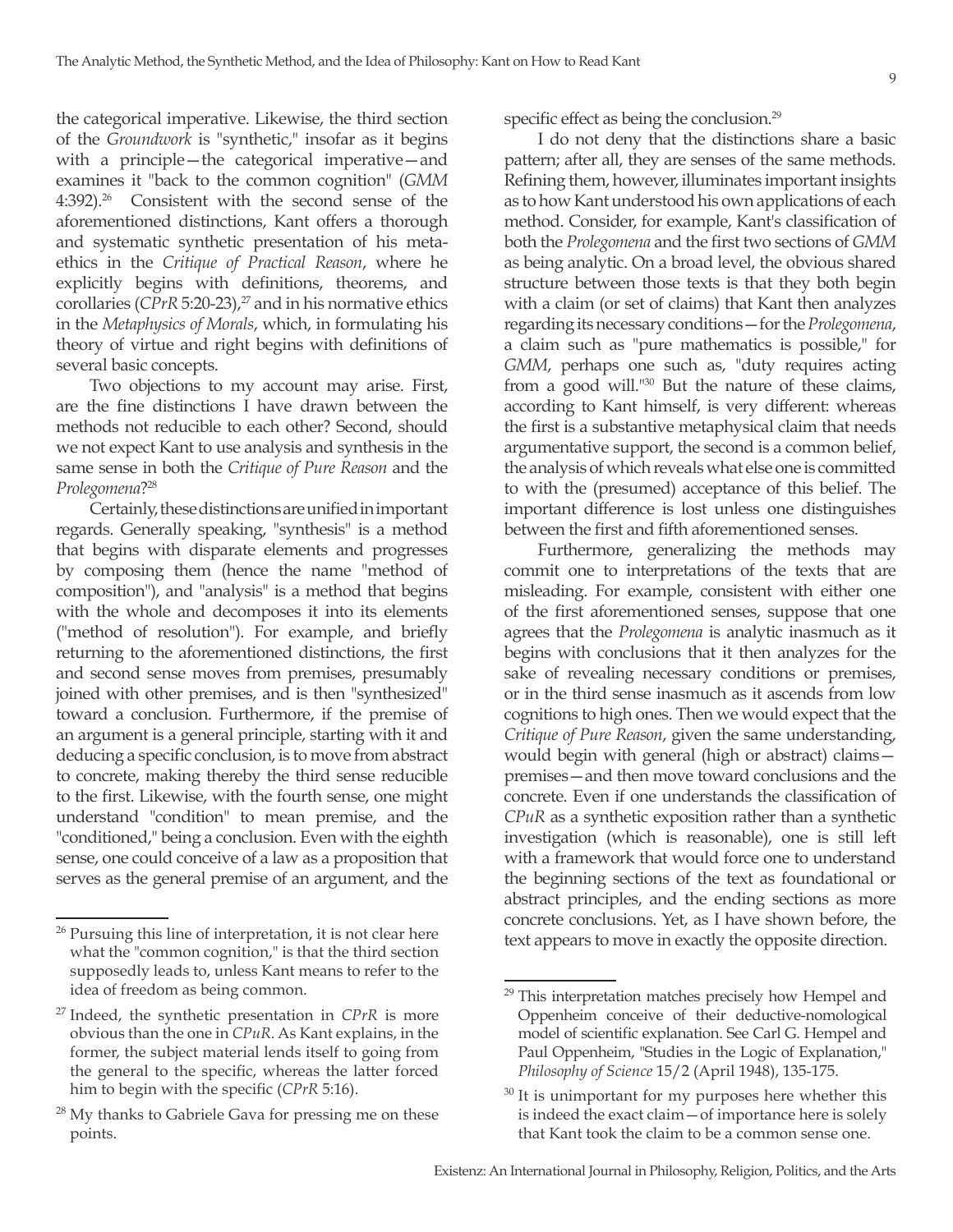Now, both Gava and Melissa McBay Merritt offer readings of how the *CPuR* is synthetic and the *Prolegomena* is analytic, in the "same sense." For example, Gava argues that the contrast has to do with the systematicity available to the synthetic method, as opposed to the "rhapsodic" nature of the analytic one (*KSA* 733). McBay Merritt argues that the difference is that the analytic method of the *Prolegomena*, from an exegetical perspective, lacks a unifying principle that could explicitly relate its analyses, and hence, that it can make no claim to being a science. Only by adopting the synthetic method of the *Critique*, she argues, is Kant able to unify the "whole of cognition" under a single unifying principle (the principle of the synthetic unity of apperception), which explains its status as a science.<sup>31</sup>

Again, I fully agree that Kant wants to emphasize the systematic nature of the synthetic method. Yet, by contrasting the methods in only this way—the analytic one as being unsystematic and the synthetic one as being systematic—does not capture what blocks analysis from systematicity or what allows for it in synthesis. In contrast, interpreting the texts under my model presented here captures the difference. Beginning with a conclusion or a given piece of knowledge, as I am arguing the *Prolegomena* does, will never yield a complete system. On the other hand, beginning with the most basic elements of a system (space and time), fully evaluating them, and then moving on to the next level of elements and so on, assures that each part of the system is accounted for and uncovered, which is the only way Kant could support his claim that his survey in the *Critique of Pure Reason* is complete and comprehensive.

Now that I have been able to reconcile Kant's classifications of his writings, I am in a better position to show what motivates him to structure the texts the way he does. It is particularly illuminating examining more deeply the relationship between the *Prolegomena*  and the *Critique of Pure Reason*.

## **Systematic Completeness versus Understandability for the Reader**

Kant is clear on the point that the *Prolegomena* was organized analytically for the sake of the reader. The *Critique of Pure Reason*, on the other hand, was presented synthetically for the sake of the system. Kant says he was "compelled" to compose it that way (*PFM* 4:263). The system itself, Kant implies, already had its unique structure, the organization of which is merely being mirrored by the text. Furthermore, Kant implies that his articulation of that structure was coupled with his discovery of it; the structure of the system only came "into relief" during the very activity of chiseling it out. Kant emphasizes this point several times, most clearly in the Architectonic chapter of the *Critique of Pure Reason*:

It is too bad that it is first possible for us to glimpse the idea in a clearer light and to outline a whole architectonically, in accordance with the ends of reason, only after we have long collected the relevant cognitions haphazardly like building materials and worked through them technically with only a hint from an idea lying hidden within us. [*CPuR* A834-5/ B862-3]

Insofar as the elements of the *Critique* are interpreted to be a body of possible theoretical synthetic *a priori* truths, the "idea hidden within us," is the idea of the structure of that body of truths: a blueprint of where each of these elements stands in relation to every other. Kant calls this idea "architectonic," which he comprehensively lays out in the chapter of the same name (*CPuR* A832/B860). A sculptor has an idea of a statue's final form and is guided by it; simultaneously, its very idea emerges from the act of sculpting. Admittedly, this all has the threat of recursiveness to it—or worse, of circularity. One wonders how the system ever gets off the ground. But undoubtedly, Kant's view is that the synthetic presentation of the *Critique of Pure Reason* is driven by the very structure of its own content.

Hence, the *Prolegomena* represents the *Critique of Pure Reason*'s structural fulcrums, or, as Kant puts it, the "structural organization of a quite peculiar faculty of cognition, in their natural connection" (*PFM* 4:263). It acts as a big picture survey for the reader who is unable to see it after the systematic articulation of its parts. Indeed, it is a big-picture return to the elements of the system that Kant did not originally think the reader would need. It is only after the reception of the *Critique of Pure Reason* that Kant saw that readers could not (or did not) grasp the big picture themselves. He emphasizes that the guide should not replace study of the synthetic presentation of the same material. No analytic approach

<sup>&</sup>lt;sup>31</sup> Melissa McBay Merritt, "Science and the Synthetic Method of the 'Critique of Pure Reason'," *The Review of Metaphysics* 59/3 (March 2006), 517-539, here pp. 522-3 [Henceforth cited as *SSM*]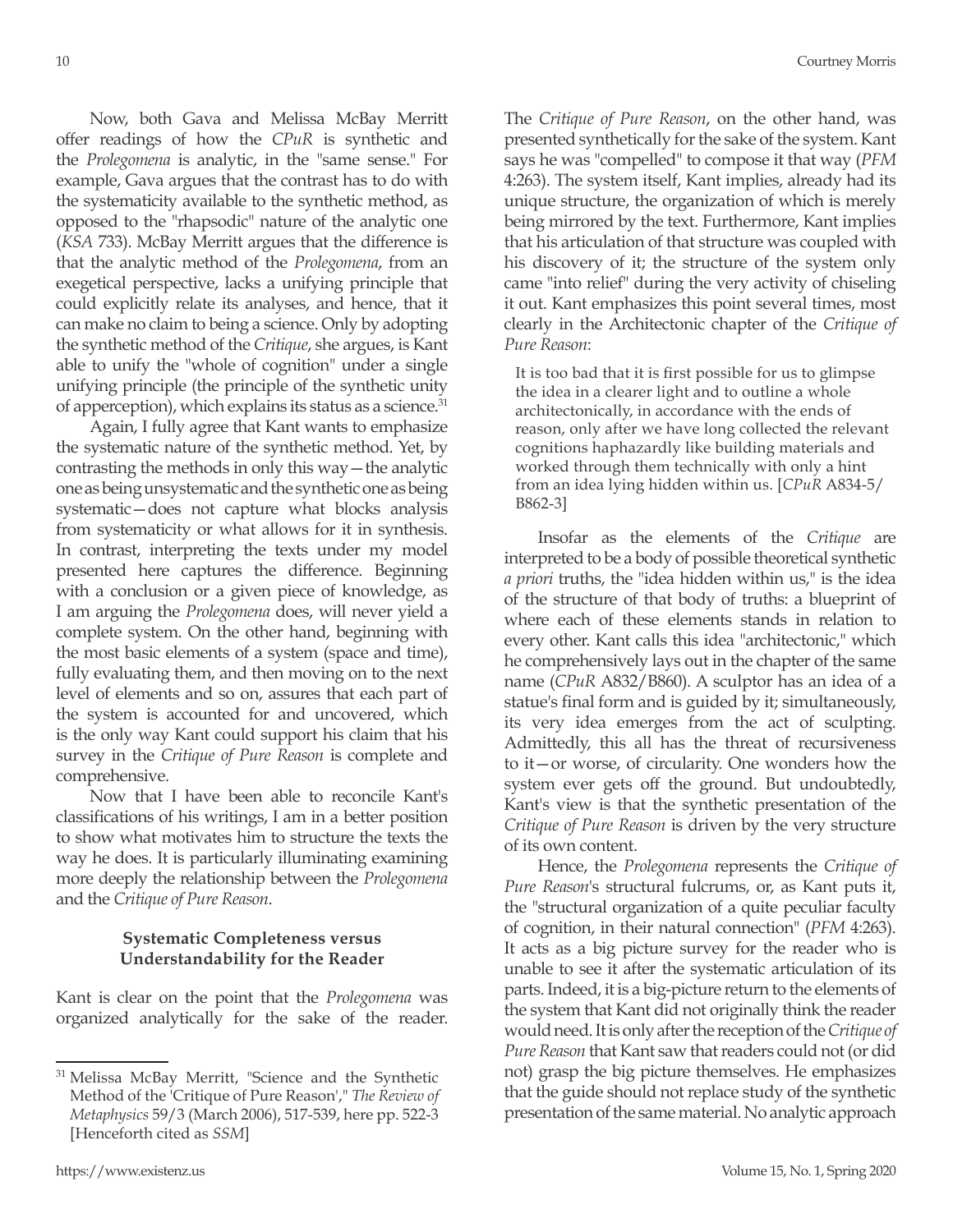can obtain the systematic completeness of a synthetic one. While the reader of the *Critique* can be rest assured that the system is complete, the reader of the *Prolegomena* must take Kant's word for it.

## **The** *Prolegomena* **as a Synthetic Return to the**  *Critique of Pure Reason*

One way to characterize the *Prolegomena*'s big-picture survey of the elements of the *Critique of Pure Reason* is by calling it a synthesis of those elements. This language doubtlessly obscures matters—I only use it in this way because Kant himself does so:

When it is a matter of determining a particular faculty of the human soul as to its sources, its contents, and its limits, then, from the nature of human cognition, one can begin only with the parts, with an accurate and complete presentation of them (complete as far as is possible in the present situation of such elements as we have already acquired). But there is a second thing to be attended to, which is more philosophic and *architectonic*: namely, to grasp correctly the *idea of the whole* and from this idea to see all those parts in their mutual relation by means of their derivation from the concept of that whole in a pure rational faculty. This examination and guarantee is possible only through the most intimate acquaintance with the system; and those who find the first inquiry too irksome and hence do not think it worth their trouble to attain such an acquaintance cannot reach the second stage, namely, the overview, which is a synthetic return to what had previously been given analytically; and it is no wonder that they find inconsistencies everywhere, although the gaps they suppose they find are not in the system itself but only in their own incoherent train of thought. [*CPrR* 5:10]

This passage might initially strike one as confused in any sense of the distinction of analysis and synthesis. The seemingly relevant mereological sense of the distinction—the sixth of the aforementioned distinctions—classifies synthesis as moving from part to whole and analysis moving from whole to part. However, here the synthetic return is a survey of the system from the standpoint of the whole, the parts of which were given analytically.

The notion of "synthetic return" found in the above passage, I believe captures Kant's "method of interpretation" and offers a normative standard for the learner of a philosophical system. It is one instance of Kant offering a literary theory or a hermeneutics, that is, a method of understanding a system.<sup>32</sup> The suggested method is that one understands a system's parts and their relationships, and then one grasps the "idea of the whole" with an aim at understanding how those parts are derived from that idea. It is thus perfectly consistent to say that a reader, especially a first-time reader, of the first or second *Critique* is reading a synthetically presented text, but, after reading the Doctrine of Elements, might not yet have a grasp of the system as a whole. The elements—although systematically presented—were probably only understood as a haphazard collection of pieces, since the reader was in no position to understand them from the standpoint of the whole.

This situation brings about a hermeneutic circle, which is the point that A. T. Nuyen argues too:

With the hermeneutic model in mind, we can see that what Kant is doing in the "Transcendental Doctrine of Elements" is to collect the materials, the parts that have to be fitted in a whole. Before being fitted harmoniously and coherently into some architectonic whole, what is said about those materials in the "Transcendental Doctrine of Elements" can only have a provisional status. As yet there is no conception of a whole to guide and nurture our understanding of the cognitive materials. The hermeneutic circle has not been broken into. However, as the materials are gathered, an idea of a whole, an architectonic, suggests itself. [*IKA* 161-2]

A reader will understand the idea of the whole only once a complete presentation of the parts has been achieved, and one will truly understand the significance of how all the parts relate to each other only once an idea of the whole has been acquired.<sup>33</sup> Hence, one cannot understand the *Critique of Pure Reason* after reading it only once—an observation that might cause either relief or anxiety for the first-time reader.

When understood in the seventh aforementioned sense, a synthetic return is a synthesis that is going from simple to composite. Now, I have previously

<sup>32</sup> See A. T. Nuyen, "On Interpreting Kant's Architectonic in Terms of the Hermeneutical Model," *Kant-Studien* 84/2 (1993), 154-166. [Henceforth cited as *IKA*] Nuyen offers an interpretation of the architectonic of pure reason as a hermeneutic model in the tradition of Hans-Georg Gadamer.

<sup>&</sup>lt;sup>33</sup> As Pierre Keller once said by invoking Søren Kierkegaard: the *Critique of Pure Reason* must be read forward, but understood backward.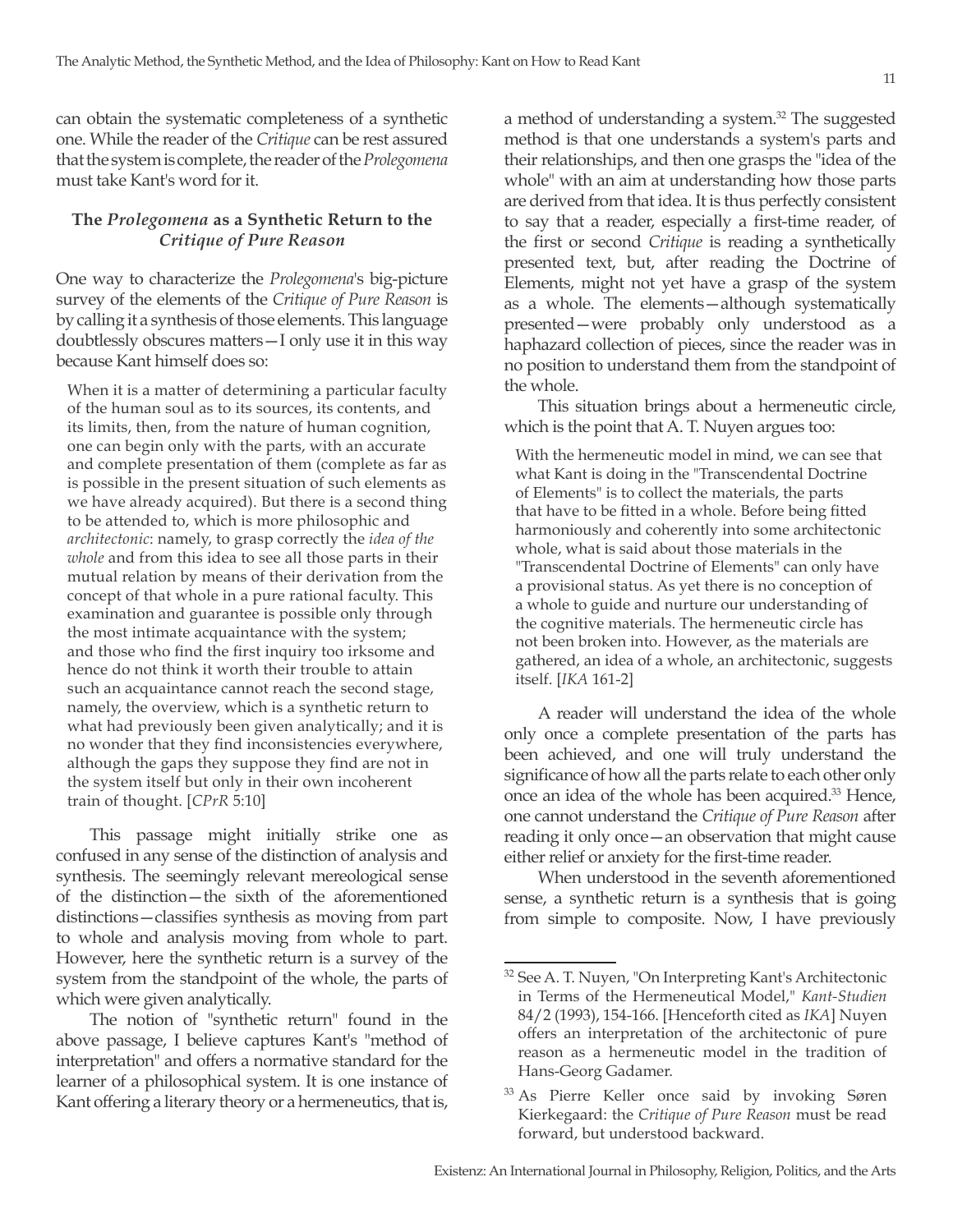characterized the *Critique of Pure Reason* as being synthetic in the same sense—but there, the concept of simple was understood as referring to the basic elements of the system, the concept of composite as referring to the combination of those elements. Here in the context of synthetic return, the simple is understood as denoting the idea of the whole, the composite, as the elements of that whole when comprehended from the perspective of that idea.

This sense of synthesis hence resembles an educational use of the term. Educators want their students to synthesize concepts and theories—pull them together and form a picture of the whole. Provided one treats the "whole" here as the idea of the system—the architectonic structure—one can see that the first half of the *Critique of Pure Reason* is a breaking down of the elements of that structure and a presentation of them in their systematic order. It is, in this sense, an analysis of the idea of that system. Hence, it is the reason why both *Critiques* begin with a chapter called The Analytic.

I want to suggest, however, that the *Prolegomena* is not the proper synthetic return to the elements of the *Critique of Pure Reason*. Indeed, Kant included a formal synthetic return in the *Critique* itself, namely as its second half: the *Methodenlehre* (Doctrine of Method).

## **The** *Methodenlehre* **and the Idea of Philosophy**

Kant offers another type of synthetic return that aims at synthesizing the same material (the elements) in a more progressive way than that of the *Prolegomena* that is, in a way that advances his argument instead of merely summarizing it. Indeed, the second half of the *Critique of Pure Reason*—the *Methodenlehre*—should be understood, I argue, as the synthesis of the first half, that is, the Doctrine of Elements. The focus of this synthetic return is the idea of philosophy, understood as an activity.34 The *Methodenlehre* continues to build on this synthesis by instructing one how to proceed philosophically in the light of this new idea.

Thus, a reader of the *Critique of Pure Reason* who has synthesized the elements of the metaphysical system, can now understand the implications for the activity of philosophy. Here, Kant speaks of method as being a plan, analogous to a blueprint, that instructs one as to how to construct the elements in order to form an edifice (*CPuR* A707/B735). The *Methodenlehre*, then, instructs one how to proceed once one understands the very limits of metaphysics, which Kant has delineated in the elements. Hence, it can be argued that G. Felicitas Munzel's rendition "ways of instruction" describes more accurately Kant's aim in the *Methodenlehre* than the more common translation, "doctrine of method."35

By way of the *Methodenlehre*, the reader finally obtains Kant's endorsement of the proper method of philosophical investigation. Armed with the knowledge of the limits of reason, one can now conceive of how to philosophize. Thus, this section is the culmination of one of the crucial goals of the entire activity of critique—a characterization that goes quite contrary to the tendency of Kant's readers who tend to ignore or dismiss it.36

Kant repeats here that philosophy cannot proceed in the way mathematics can. Kant's explicit reasoning is that mathematics deals with constructed concepts and philosophy with already given concepts (*CPuR* A713/ B741). A deeper point lurks here: Any system that pretends to investigate philosophical truth synthetically is rooted in an idea of philosophy that Kant's critique has revealed to be misguided, namely, the scholastic concept (*CPuR* A838/B866).

The scholastic concept treats the material of philosophical debate as elements that could, after investigation, reach a final and static formulation, able to be presented with logical and technical unity. "Technical unity," for Kant, means that all the principles and claims of the system are organized and fit together,

<sup>34</sup> One would normally use the word "discipline" here but Kant reserves that word to refer to the control and limit of philosophy (*CPuR* A710/B738fn).

<sup>35</sup> G. Felicitas Munzel, *Kant's Conception of Pedagogy*, Evanston, IL: Northwestern University Press 2012, p. xi.

 $36$  For example, A. W. Moore, tasked with interpreting the *Methodenlehre*, emphasizes mostly only one section (wherein Kant discusses the notion of transcendental arguments). See his "The Transcendental Doctrine of Method," in *The Cambridge Companion to Kant's Critique of Pure Reason*, ed. Paul Guyer, New York, NY: Cambridge University Press 2010, pp. 310-26. An important exception here is Alfredo Ferrarin, *The Powers of Pure Reason: Kant and the Idea of Cosmic Philosophy*, Chicago, IL: University of Chicago Press, 2015. Ferrarin thoroughly examines the importance of the *Methodenlehre*, arguing that Kant's method "is not an external systematic form we must dismiss in order to get to the living contents of Kant's philosophy. The method is the scientific form operating and guiding the several systems of cognition" (p. 35).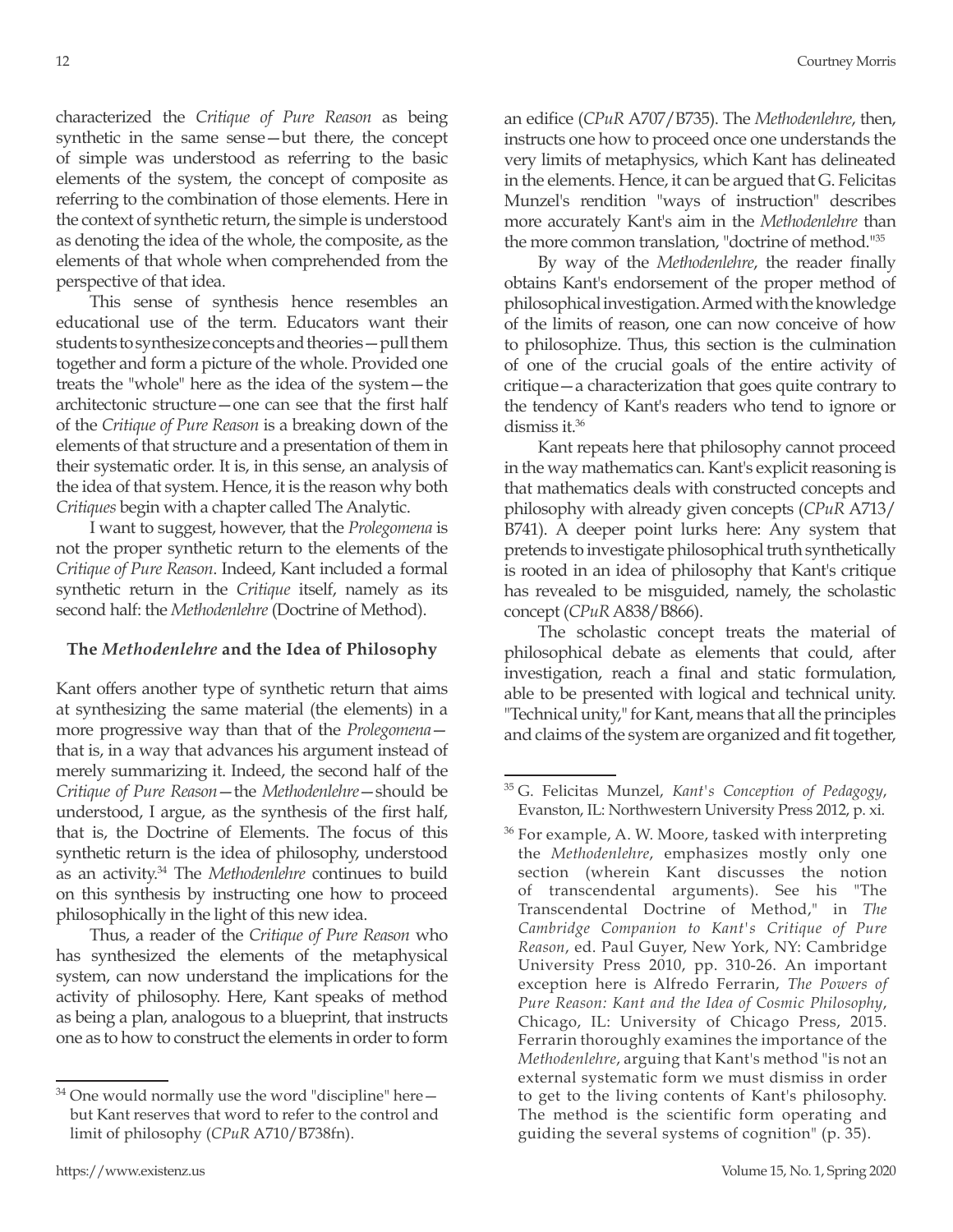yet that the organizing principle is not generated from within the system itself but rather given from without (*CPuR* A833/B861). Under the scholastic idea, "to philosophize" means to study and understand the complete system. In contrast to it, Kant clearly states that to do that is not to philosophize (*CPuR* A836/ B864). For Kant, the proper idea of philosophy inchoate and only implicit in the activity of critique emerges and becomes articulate once one recognizes the limits of the capacity to reason: the "cosmopolitan concept" of philosophy (*CPuR* A838/B866). Philosophy understood in this way is the "science of the relation of all cognition to the essential ends of reason"; in this framework, a "philosopher" is someone who is the "legislator of human reason" (*CPuR* A838-9/B866-7). What then are the "essential ends of reason"? Kant does not say it, but I would argue they are goals of the critique, that are summarized by three questions in the Canon:

What can I know? What should I do? What may I hope? [*CPuR* A805/B833]

In theoretical reason, the essential goal of reason is to satisfactorily answer the entire range of metaphysical questions. The *Critique of Pure Reason* has shown that the traditional way of understanding these questions leads only to contradictions and inconsistencies. They are only satisfactorily answered by relying on practical reason. This means that theoretical questions should be guided in a regulative manner by practical interests.

What does it mean for a philosopher to be a "legislator of human reason"? "To legislate" means not only to make laws but also to enact and regulate them. And so, a philosopher will regulate human reason according to its limits, which are those very ones that Kant has detailed in the *Critique of Pure Reason*. When a new philosophical or metaphysical question arises (which Kant implies will inevitably happen), the philosopher, guided by or adhering to the cosmopolitan idea of philosophy, will interpret and attempt to answer the question in a way that understands its significance not in isolation but rather in connection with other philosophical claims that together, along with others, form a systematic whole. Each of these claims gains its significance only by its very place in that system, as determined by the essential ends of reason. This way of proceeding, I argue, is the investigative method that Kant himself endorses, namely the critical method. Importantly, Kant's critical

method can be understood as a combined version of analysis and synthesis. Understanding that method, along with my interpretation here of the *Methodenlehre*, shows how Kant argues for transcendental idealism.

# **A New Understanding of Kant's Critical Method**

Kant rejects both synthesis and analysis as valid methods of philosophical investigation, at least when understood as stand-alone methods. He explicitly states that he rejects synthesis as a stand-alone method where synthesis is taken as a method that begins with general principles and entails truths from them. The claim that he rejects analysis, in the sense of beginning with a given phenomenon and examining it back to its grounding principles, is less obvious. After all, the transcendental deduction in the *Critique of Pure Reason*, where Kant attempts to prove that the pure categories of the understanding are necessarily applicable to spatialtemporal objects, proceeds analytically: it analyzes the concept of an objective judgment and examines its necessary conditions. Indeed, the very concept of a transcendental argument, traditionally understood as having the form of "X is a necessary condition of Y, Y is true, therefore,  $X$  is true" $37$  is essentially an analytic procedure, not to mention, one that is most often associated with Kant.

I agree that a transcendental argument is analytic in its form, and I also agree that Kant often argues this way. But I suggest that it is not—at least on a narrow reading—his endorsed method of philosophical investigation. It is certainly not, I argue, his method of proving transcendental idealism. After all, in the Antinomy, Kant rejects the stance that the analytic method by itself is reliable.

I argue that the method of investigation that Kant ultimately endorses is the "critical method," which, of course, is not a new claim. Yet I suggest that what Kant means by it is more extensive than it is normally understood. As is well known, Kant contrasts the "critical" method to the "dogmatic" method of Christian Wolff and the "skeptical" one of Hume (*CPuR* A855/B883). The dogmatic method proceeds by maintaining the truth of some core principle with the aim of leaving nothing undecided (*VL* 884-5; *JL*

<sup>37</sup> See Robert A. Stern, "Transcendental Arguments," in *The Stanford Encyclopedia of Philosophy Archive (Summer 2019 Edition)*, ed. Edward N. Zalta, https:// plato.stanford.edu/archives/sum2019/entries/ transcendental-arguments.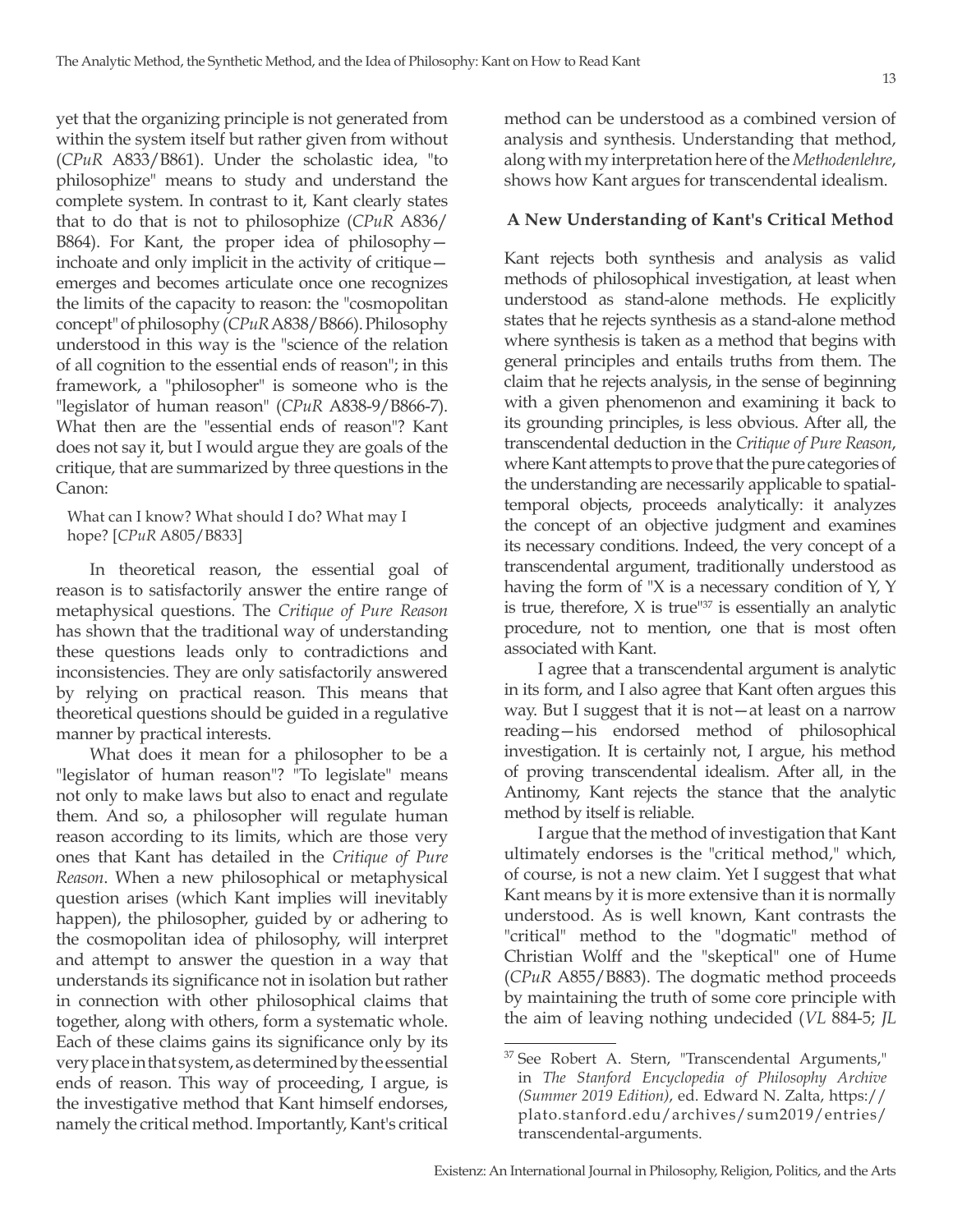83-4). The skeptical method proceeds by showing the uncertainty of some core principle, in a way that shows the impossibility of attaining certainty for any claim (*JL* 84). In contradistinction to these two methods, the critical method proceeds by critically investigating the source of one's claims, fueled by the hope, but in the absence of any guarantee, of attaining certainty (*JL* 84). The last one is the one Kant himself follows in his three critiques. And there is no doubt that Kant examines the "source" of metaphysics by examining the very capacity of reason.

Yet Kant also identifies his method as the experimental method, which aims to imitate the method of science by seeking that "which admits of being confirmed or refuted through an experiment" (*CPuR* Bxviii). He hence proposes his famous hypothesis, that "objects must conform to our cognition" (*CPuR* Bxvi), which, if it removes the "unavoidable conflict of reason" (*CPuR* Bxviii), one can assume to be true. Given this, one might understand Kant's experiment as hypothesizing the thesis of transcendental idealism, namely that objects conform to our cognition, and testing it against the thesis of transcendental realism, which conversely holds that cognition conforms to objects. By showing that the latter results in a contradiction (the Antinomy), one can show the former to be true.

Falkenburg argues that this experimental method is an "analogous use" (*KSA* 20) of Newton's analyticsynthetic method (in the aforementioned eighth sense). As she correctly notes, it

proceeds by means of conceptual analysis of the logical consequences of a specific metaphysical position, just as the experiments of natural science proceed by analysis of the phenomena under given conceptual conditions. [*KSA* 20]38

This view is supported by Kant's own claim that his method "has much in common with what the chemists sometimes call the experiment of reduction, or more generally the synthetic procedure" (*CPuR* Bxxi). He goes on to contrast the "analysis of the metaphysician," by which he presumably means his own Transcendental Analytic chapter, with the Transcendental Dialectic chapter—indicating that the first is the analytic portion, the second the synthetic portion of an analytic-synthetic experiment. And so,

even though Kant rejects the analytic method narrowly construed, Falkenburg nevertheless characterizes his critical method as a more comprehensive analyticsynthetic one.

While I do not disagree with Falkenburg's claim, I find it to be too narrowly conceived. Undoubtedly, the structure of the Transcendental Analytic and the Transcendental Dialectic mirror an analytic-synthetic experiment. But a more comprehensive vision of Kant's experiment emerges in the *Methodenlehre*. By interpreting Kant's experimental method as an analyticsynthetic procedure in a broader sense, one can see that the delineation of the elements of the *Critique of Pure Reason* includes (not excludes) the Transcendental Dialectic. After all, the "Transcendental Dialectic" is "Division II" of the "Doctrine of Elements," which is properly the first half of the book. Synthetically returning to these elements which, I have argued, is the role of the second half—the *Methodenlehre*—is to survey them from the standpoint of the idea of the whole.

In the *Methodenlehre*, one can for the first time see the structure and relationship of the elements. Certain assumptions about their relations lead to inconsistencies and contradictions (transcendental realism), but under a different assumption they fit compatibly and harmoniously not just with each other but with the interests of reason. One can see that the system is only properly synthesized under the cosmopolitan idea of philosophy, and thus, that that idea becomes the ground upon which further philosophical study ought to be based. Hence, Kant's method is indeed analogous to Newton's method. Newton began by analyzing natural phenomenon and uncovering general theories—he then proceeded by synthetically using those theories as the foundation for further study of the phenomenon. Kant proceeds in the same manner, the resulting theory being the new idea of philosophy.

It is commonly thought that Kant provides only two arguments for transcendental idealism.39 I suggest that Kant offers solely one: he forms a working hypothesis of transcendental idealism, which leads to

<sup>38</sup> Falkenburg also argues that this method replaces the earlier method of analysis that Kant endorsed in his early work (*KSA* 16-20).

<sup>&</sup>lt;sup>39</sup> The first proof being the argument in the Transcendental Aesthetic that mathematical truths would not be possible unless space and time were pure forms of intuition (and hence, that they are transcendentally ideal), the second being Kant's indirect argument in the Antinomy that the truth of transcendental realism leads to contradictions and that therefore, it cannot be true, concluding that its opposite—transcendental idealism—must thus be true.